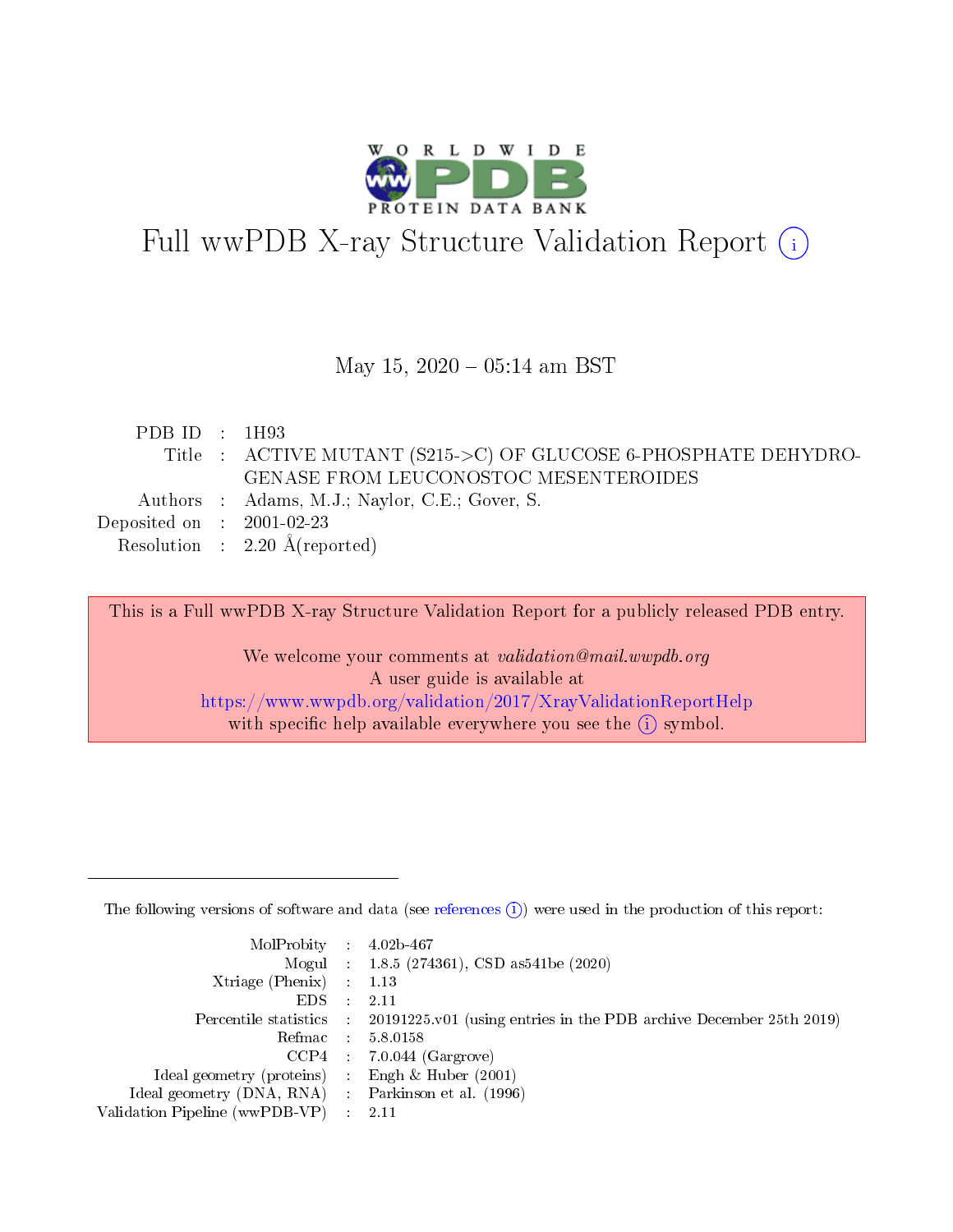## 1 [O](https://www.wwpdb.org/validation/2017/XrayValidationReportHelp#overall_quality)verall quality at a glance  $(i)$

The following experimental techniques were used to determine the structure: X-RAY DIFFRACTION

The reported resolution of this entry is 2.20 Å.

Percentile scores (ranging between 0-100) for global validation metrics of the entry are shown in the following graphic. The table shows the number of entries on which the scores are based.



| Metric                | Whole archive<br>$(\#\mathrm{Entries})$ | Similar resolution<br>$(\#\text{Entries},\,\text{resolution}\,\,\text{range}(\textup{\AA}))$ |  |  |
|-----------------------|-----------------------------------------|----------------------------------------------------------------------------------------------|--|--|
| $R_{free}$            | 130704                                  | $4898(2.20-2.20)$                                                                            |  |  |
| Clashscore            | 141614                                  | $5594(2.20-2.20)$                                                                            |  |  |
| Ramachandran outliers | 138981                                  | $5503(2.20-2.20)$                                                                            |  |  |
| Sidechain outliers    | 138945                                  | $5504(2.20-2.20)$                                                                            |  |  |
| RSRZ outliers         | 127900                                  | $4800(2.20-2.20)$                                                                            |  |  |

The table below summarises the geometric issues observed across the polymeric chains and their fit to the electron density. The red, orange, yellow and green segments on the lower bar indicate the fraction of residues that contain outliers for  $>=3, 2, 1$  and 0 types of geometric quality criteria respectively. A grey segment represents the fraction of residues that are not modelled. The numeric value for each fraction is indicated below the corresponding segment, with a dot representing fractions  $\epsilon=5\%$  The upper red bar (where present) indicates the fraction of residues that have poor fit to the electron density. The numeric value is given above the bar.

| Mol | $\cap$ hain | Length | Quality of chain |    |
|-----|-------------|--------|------------------|----|
|     |             |        | 2%               |    |
|     |             | 485    | 91%              | 9% |

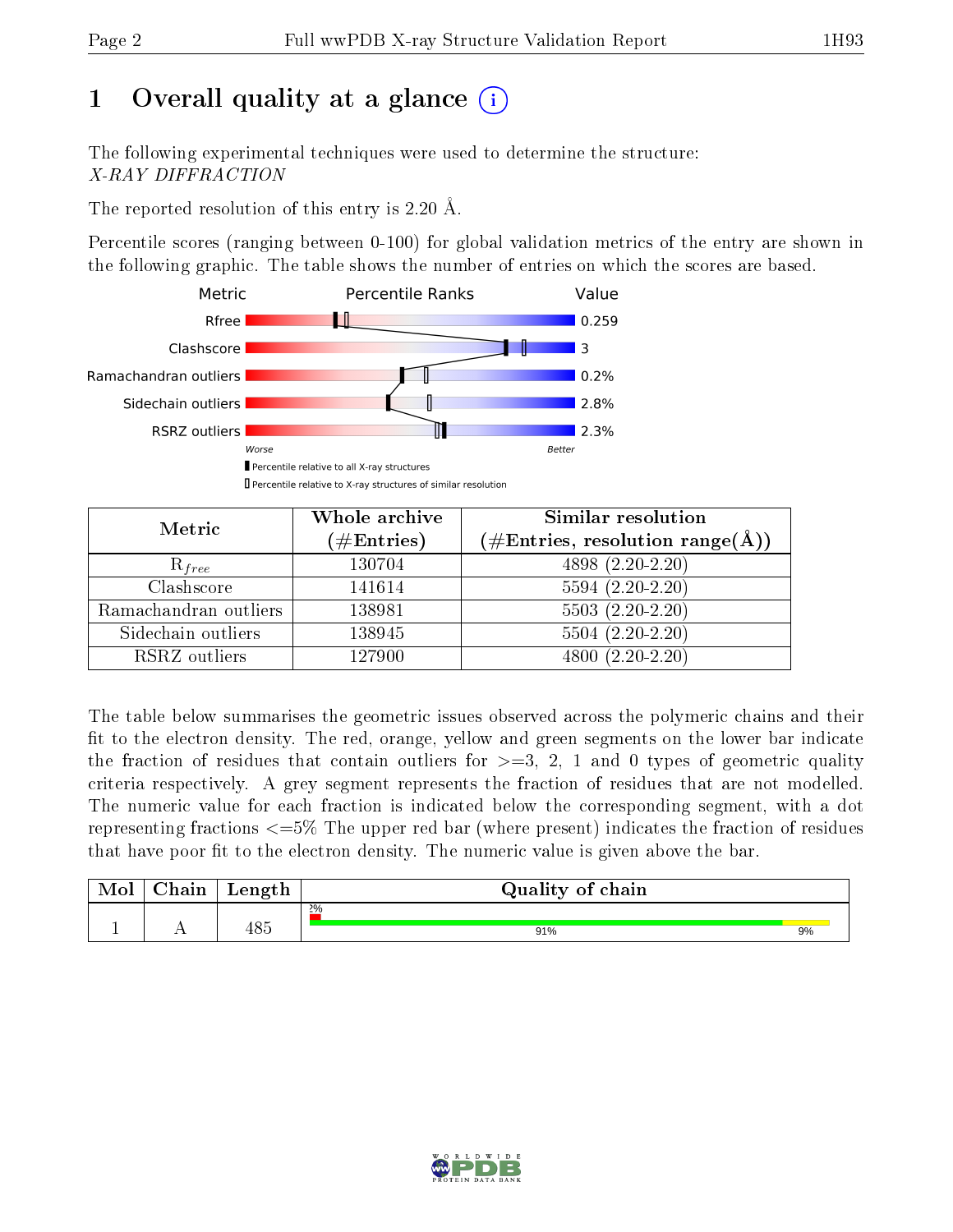## 2 Entry composition (i)

There are 4 unique types of molecules in this entry. The entry contains 4035 atoms, of which 0 are hydrogens and 0 are deuteriums.

In the tables below, the ZeroOcc column contains the number of atoms modelled with zero occupancy, the AltConf column contains the number of residues with at least one atom in alternate conformation and the Trace column contains the number of residues modelled with at most 2 atoms.

Molecule 1 is a protein called GLUCOSE 6-PHOSPHATE 1-DEHYDROGENASE.

| Mol | Chain | $\vert$ Residues | Atoms                  |      |     |     |  | $\text{ZeroOcc} \mid \text{AltConf} \mid \text{Trace}$ |  |
|-----|-------|------------------|------------------------|------|-----|-----|--|--------------------------------------------------------|--|
|     |       | 485              | $_{\rm Total}$<br>3840 | 2449 | 635 | 746 |  |                                                        |  |

There is a discrepancy between the modelled and reference sequences:

| Chain | Residue   Modelled   Actual |     | Comment                                     | Reference |
|-------|-----------------------------|-----|---------------------------------------------|-----------|
|       | 'YS                         | SER | $\pm$ engineered mutation $\pm$ UNP P11411. |           |

Molecule 2 is CALCIUM ION (three-letter code: CA) (formula: Ca).

|  | $Mol$   Chain   Residues | Atoms   | $ZeroOcc$   AltConf |  |
|--|--------------------------|---------|---------------------|--|
|  |                          | - fotal |                     |  |

• Molecule 3 is GLYCEROL (three-letter code: GOL) (formula:  $C_3H_8O_3$ ).



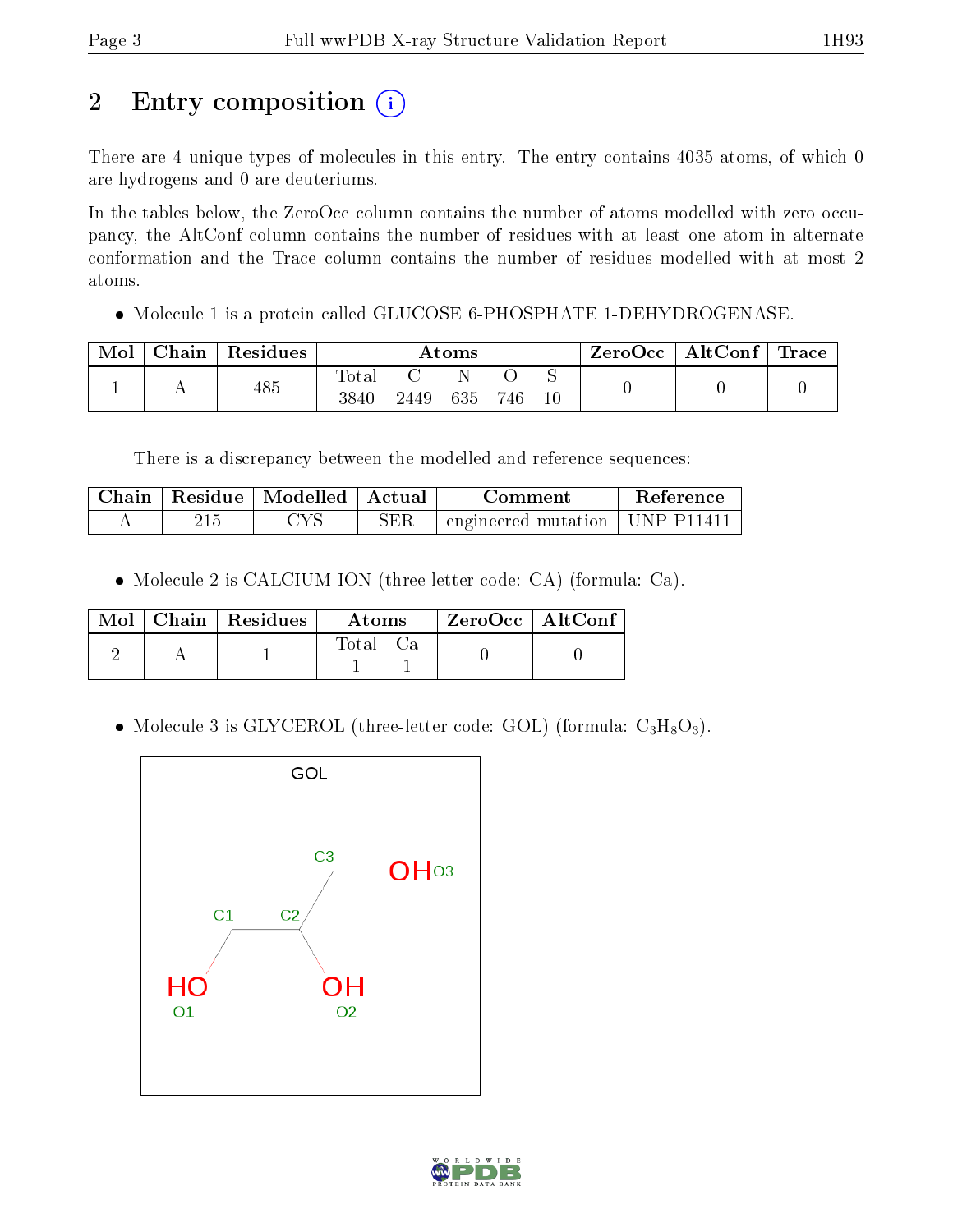|  | $\text{Mol}$   Chain   Residues  <br>Atoms |         |  | $ZeroOcc \mid AltConf \mid$ |  |  |
|--|--------------------------------------------|---------|--|-----------------------------|--|--|
|  |                                            | Total C |  |                             |  |  |

 $\bullet\,$  Molecule 4 is water.

|  | $\text{Mol}$   Chain   Residues | Atoms               | $\rm ZeroOcc \mid AltConf$ |  |
|--|---------------------------------|---------------------|----------------------------|--|
|  | 188                             | Total<br>188<br>188 |                            |  |

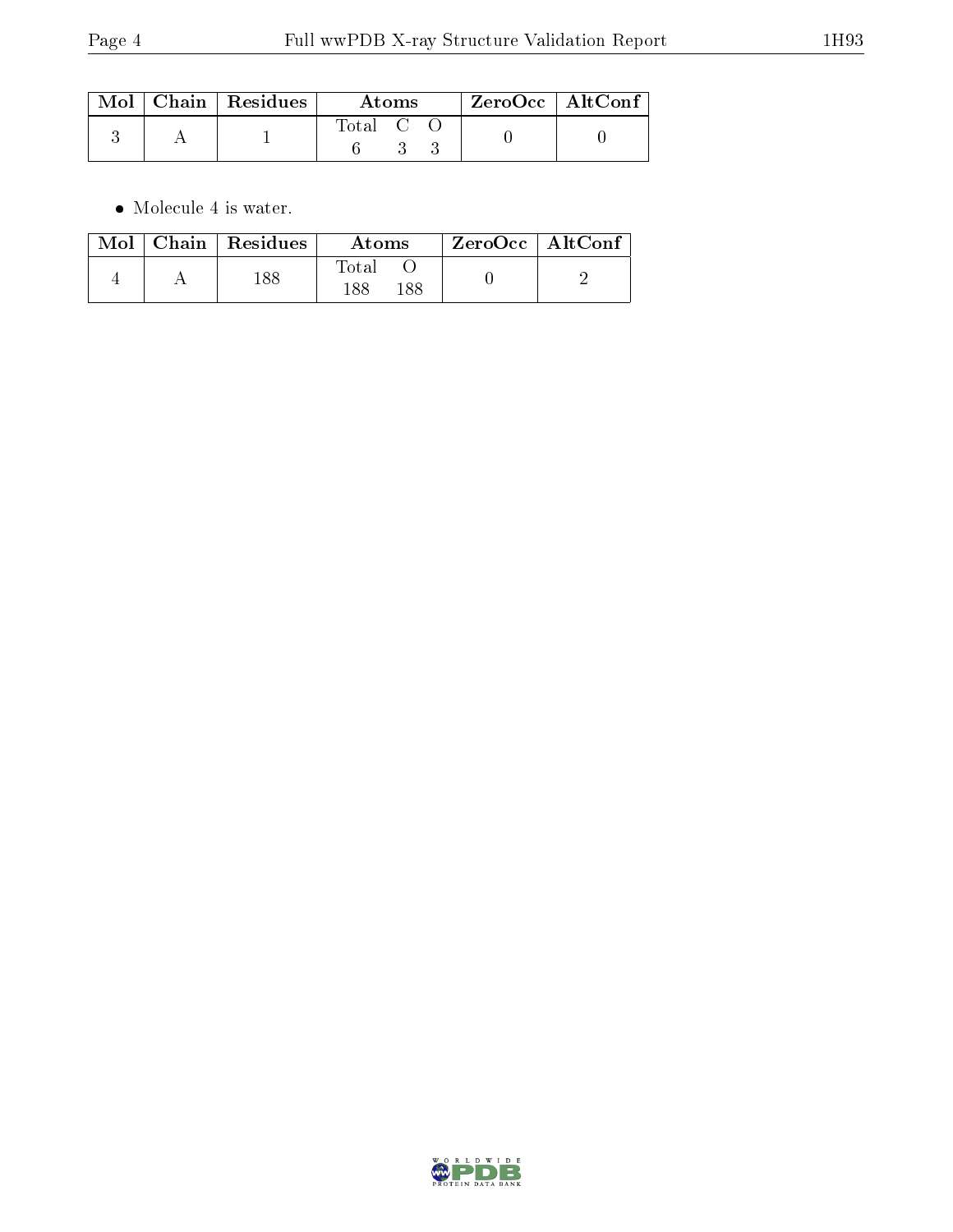## 3 Residue-property plots  $(i)$

These plots are drawn for all protein, RNA and DNA chains in the entry. The first graphic for a chain summarises the proportions of the various outlier classes displayed in the second graphic. The second graphic shows the sequence view annotated by issues in geometry and electron density. Residues are color-coded according to the number of geometric quality criteria for which they contain at least one outlier: green  $= 0$ , yellow  $= 1$ , orange  $= 2$  and red  $= 3$  or more. A red dot above a residue indicates a poor fit to the electron density (RSRZ  $> 2$ ). Stretches of 2 or more consecutive residues without any outlier are shown as a green connector. Residues present in the sample, but not in the model, are shown in grey.

• Molecule 1: GLUCOSE 6-PHOSPHATE 1-DEHYDROGENASE



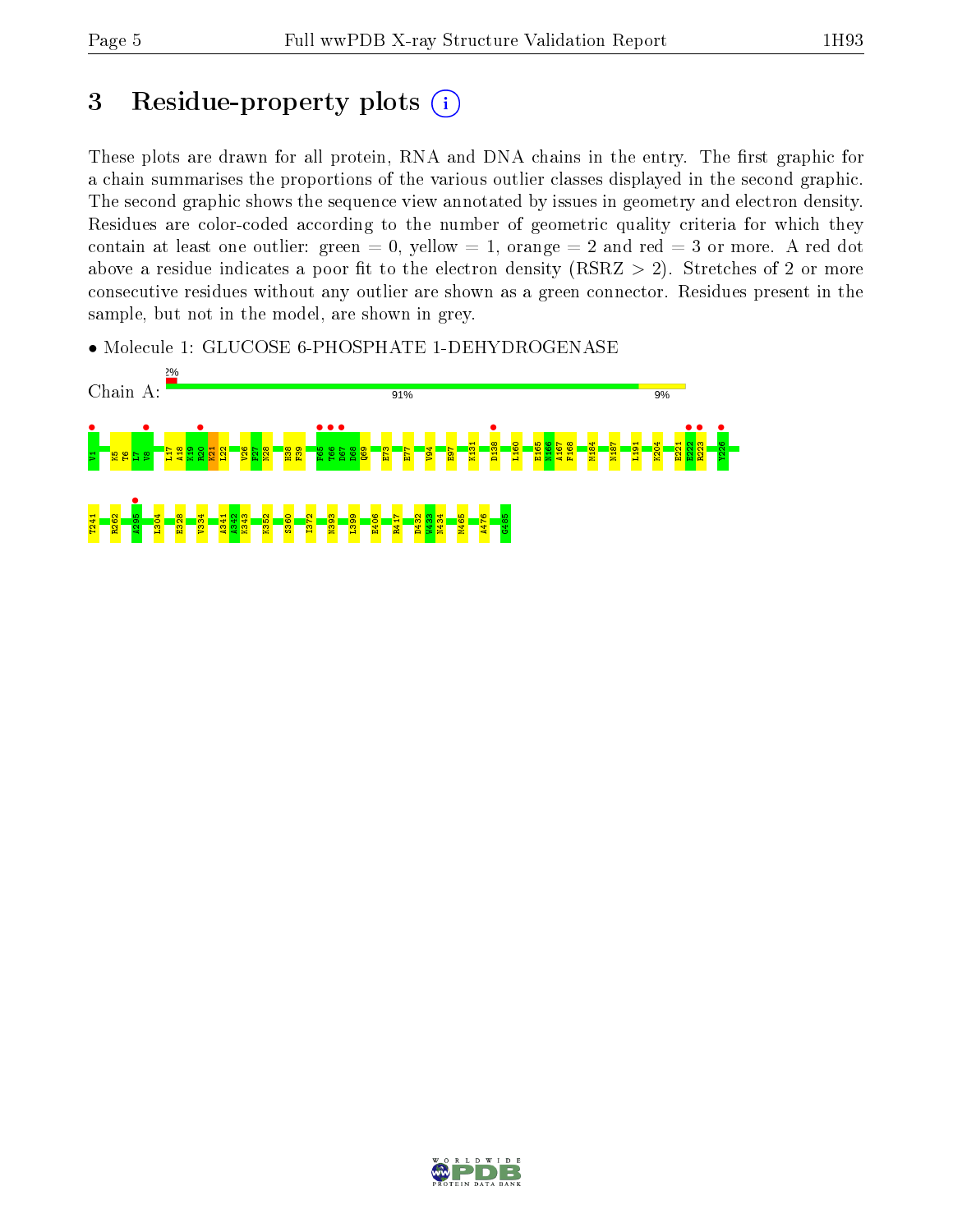## 4 Data and refinement statistics  $(i)$

| Property                                                                | Value                                              | Source     |
|-------------------------------------------------------------------------|----------------------------------------------------|------------|
| Space group                                                             | C121                                               | Depositor  |
| Cell constants                                                          | $129.33\text{\AA}$<br>91.17Å<br>44.28Å             |            |
| a, b, c, $\alpha$ , $\beta$ , $\gamma$                                  | $105.39^\circ$<br>$90.00^\circ$<br>$90.00^{\circ}$ | Depositor  |
| Resolution $(A)$                                                        | $25.00 - 2.20$                                     | Depositor  |
|                                                                         | $-2.20$<br>24.90                                   | <b>EDS</b> |
| % Data completeness                                                     | $96.4(25.00-2.20)$                                 | Depositor  |
| (in resolution range)                                                   | $96.4(24.90-2.20)$                                 | <b>EDS</b> |
| $R_{merge}$                                                             | (Not available)                                    | Depositor  |
| $\mathrm{R}_{sym}$                                                      | 0.08                                               | Depositor  |
| $\langle I/\sigma(I) \rangle^{-1}$                                      | 3.13 (at $2.19\text{\AA}$ )                        | Xtriage    |
| Refinement program                                                      | X-PLOR 3.851                                       | Depositor  |
|                                                                         | $0.206$ ,<br>0.282                                 | Depositor  |
| $R, R_{free}$                                                           | 0.193,<br>0.259                                    | DCC        |
| $\mathcal{R}_{free}$ test set                                           | $1198$ reflections $(4.85\%)$                      | wwPDB-VP   |
| Wilson B-factor $(A^2)$                                                 | 23.5                                               | Xtriage    |
| Anisotropy                                                              | 0.158                                              | Xtriage    |
| Bulk solvent $k_{sol}(\mathrm{e}/\mathrm{A}^3),\,B_{sol}(\mathrm{A}^2)$ | $0.38$ , 54.1                                      | <b>EDS</b> |
| L-test for twinning <sup>2</sup>                                        | $< L >$ = 0.50, $< L^2 >$ = 0.34                   | Xtriage    |
| Estimated twinning fraction                                             | No twinning to report.                             | Xtriage    |
| $F_o, F_c$ correlation                                                  | 0.95                                               | <b>EDS</b> |
| Total number of atoms                                                   | 4035                                               | wwPDB-VP   |
| Average B, all atoms $(A^2)$                                            | $25.0\,$                                           | wwPDB-VP   |

Xtriage's analysis on translational NCS is as follows: The largest off-origin peak in the Patterson function is  $5.77\%$  of the height of the origin peak. No significant pseudotranslation is detected.

<sup>&</sup>lt;sup>2</sup>Theoretical values of  $\langle |L| \rangle$ ,  $\langle L^2 \rangle$  for acentric reflections are 0.5, 0.333 respectively for untwinned datasets, and 0.375, 0.2 for perfectly twinned datasets.



<span id="page-5-1"></span><span id="page-5-0"></span><sup>1</sup> Intensities estimated from amplitudes.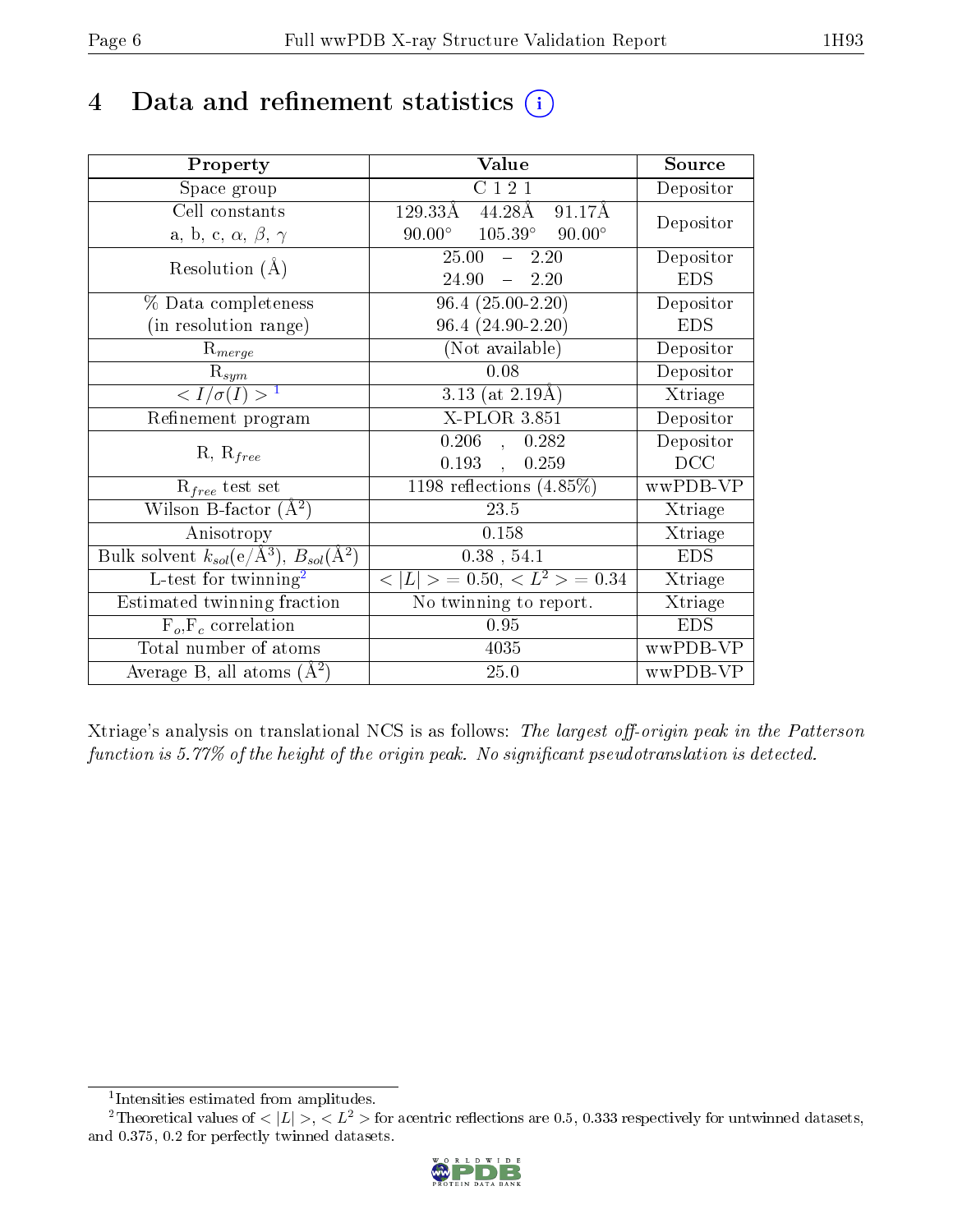## 5 Model quality  $(i)$

### 5.1 Standard geometry  $\overline{()}$

Bond lengths and bond angles in the following residue types are not validated in this section: GOL, CA

The Z score for a bond length (or angle) is the number of standard deviations the observed value is removed from the expected value. A bond length (or angle) with  $|Z| > 5$  is considered an outlier worth inspection. RMSZ is the root-mean-square of all Z scores of the bond lengths (or angles).

|  | $Mol$   Chain |      | Bond lengths                    | Bond angles |        |  |
|--|---------------|------|---------------------------------|-------------|--------|--|
|  |               |      | RMSZ $ #Z  > 5$ RMSZ $ #Z  > 5$ |             |        |  |
|  |               | 0.36 | 0/3925                          | 0.57        | 0/5309 |  |

There are no bond length outliers.

There are no bond angle outliers.

There are no chirality outliers.

There are no planarity outliers.

#### 5.2 Too-close contacts  $(i)$

In the following table, the Non-H and H(model) columns list the number of non-hydrogen atoms and hydrogen atoms in the chain respectively. The H(added) column lists the number of hydrogen atoms added and optimized by MolProbity. The Clashes column lists the number of clashes within the asymmetric unit, whereas Symm-Clashes lists symmetry related clashes.

|  |      |      | Mol   Chain   Non-H   H(model)   H(added)   Clashes   Symm-Clashes |
|--|------|------|--------------------------------------------------------------------|
|  | 3840 | 3709 |                                                                    |
|  |      |      |                                                                    |
|  |      |      |                                                                    |
|  | 188  |      |                                                                    |
|  | 4035 | 3715 |                                                                    |

The all-atom clashscore is defined as the number of clashes found per 1000 atoms (including hydrogen atoms). The all-atom clashscore for this structure is 3.

All (21) close contacts within the same asymmetric unit are listed below, sorted by their clash magnitude.

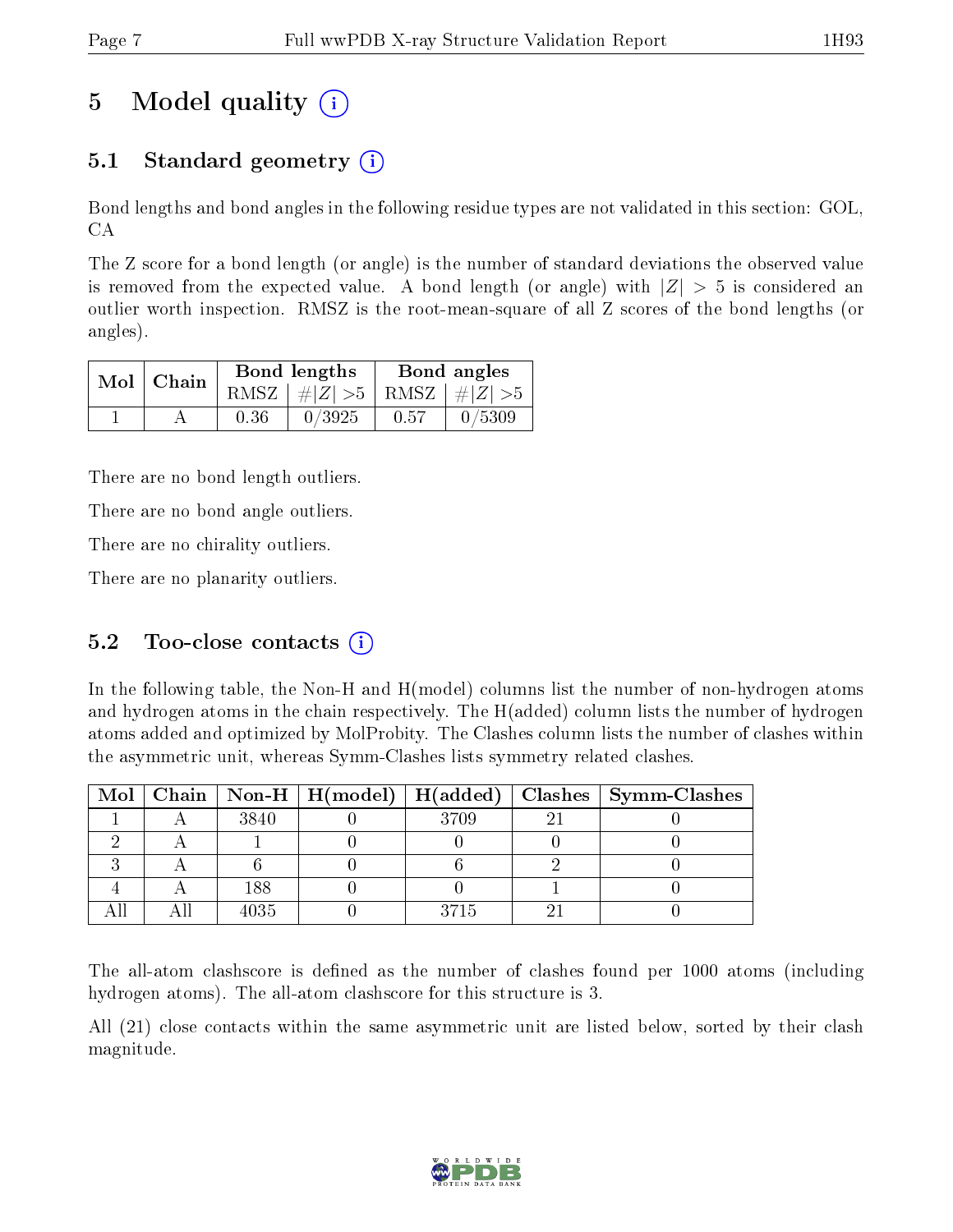|                             |                              | Interatomic    | Clash         |
|-----------------------------|------------------------------|----------------|---------------|
| Atom-1                      | Atom-2                       | distance $(A)$ | overlap $(A)$ |
| $1: A:94:VAL:$ <sup>O</sup> | 1:A:97:GLU:HB3               | 1.98           | 0.64          |
| 1:A:131:LYS:HD2             | 1:A:167:ALA:HA               | 1.86           | 0.57          |
| 1:A:343:LYS:HD3             | 1: A:343: LYS: C             | 2.27           | 0.54          |
| 1: A: 5: LYS: HG2           | 1:A:38:HIS:HB2               | 1.91           | 0.52          |
| 1: A:204:LYS:O              | 1: A:352:LYS:HE3             | 2.13           | 0.49          |
| 1: A:22:LEU:O               | 1: A:26: VAL:HG23            | 2.14           | 0.48          |
| 1:A:18:ALA:HA               | 1:A:22:LEU:HB2               | 1.97           | 0.46          |
| 1:A:372:ILE:HD12            | 1:A:372:ILE:N                | 2.31           | 0.46          |
| 1:A:341:ALA:HB3             | 1:A:465:MET:SD               | 2.57           | 0.45          |
| 1:A:17:LEU:HD12             | 1: A:21:LYS:HG3              | 1.99           | 0.44          |
| 1:A:241:THR:HG21            | 1:A:334:VAL:HB               | 1.99           | 0.44          |
| 1: A:28: ASN:ND2            | 4: A:2007: HOH:O             | 2.51           | 0.44          |
| 1: A:360: SER: HB2          | 1:A:393:ASN:OD1              | 2.18           | 0.43          |
| 1:A:476:ALA:HB1             | 3:A:850:GOL:H11              | 2.01           | 0.42          |
| 1: A: 165: GLU: HA          | 1: A:168: PHE:O              | 2.18           | 0.42          |
| 1: A:204:LYS:HD3            | 1:A:328:GLU:HB3              | 2.00           | 0.42          |
| 1: A:262: ARG:NE            | 1:A:432:ASP:HB3              | 2.34           | 0.42          |
| 1: A:184: MET:O             | $1:A:187:AS\overline{N:HB2}$ | 2.20           | 0.42          |
| $1:A:476:ALA:\overline{CB}$ | 3:A:850:GOL:H11              | 2.50           | 0.41          |
| 1: A:69: GLN:O              | 1: A: 73: GLU: HG2           | 2.21           | 0.41          |
| 1: A:6:THR:O                | 1: A:39: PHE: HA             | 2.21           | 0.41          |

There are no symmetry-related clashes.

### 5.3 Torsion angles  $(i)$

#### 5.3.1 Protein backbone (i)

In the following table, the Percentiles column shows the percent Ramachandran outliers of the chain as a percentile score with respect to all X-ray entries followed by that with respect to entries of similar resolution.

The Analysed column shows the number of residues for which the backbone conformation was analysed, and the total number of residues.

| Mol   Chain | $\boldsymbol{\mathrm{Analysed}}$                          |  | Favoured   Allowed   Outliers   Percentiles |
|-------------|-----------------------------------------------------------|--|---------------------------------------------|
|             | $483/485 (100\%)$   $469 (97\%)$   $13 (3\%)$   $1 (0\%)$ |  | $\vert$ 47 55                               |

All (1) Ramachandran outliers are listed below:

| Mol | Chain | Res | vpe |
|-----|-------|-----|-----|
|     |       |     |     |

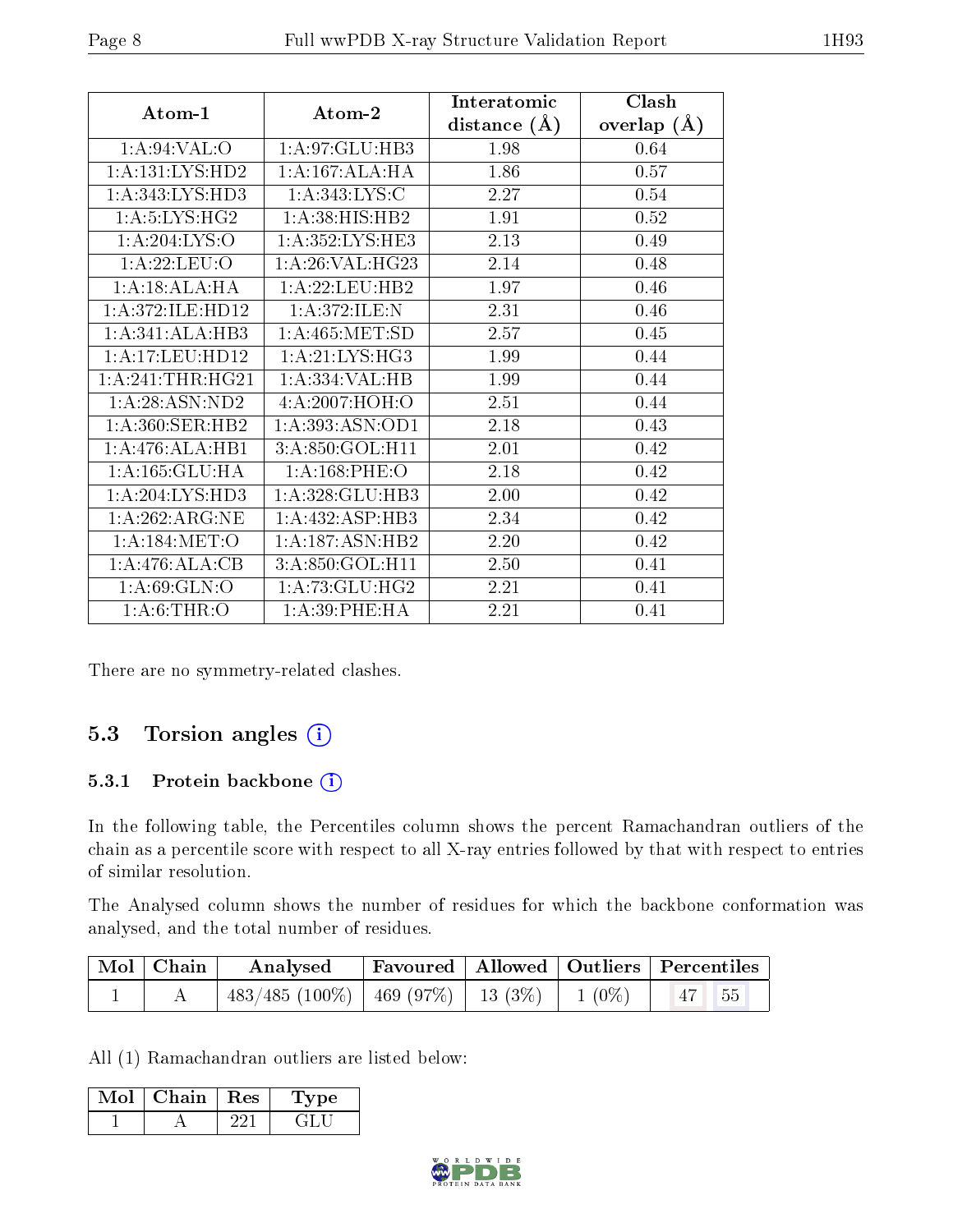#### 5.3.2 Protein sidechains  $(i)$

In the following table, the Percentiles column shows the percent sidechain outliers of the chain as a percentile score with respect to all X-ray entries followed by that with respect to entries of similar resolution.

The Analysed column shows the number of residues for which the sidechain conformation was analysed, and the total number of residues.

| $\mid$ Mol $\mid$ Chain | Analysed                                  | Rotameric   Outliers   Percentiles |                                 |  |
|-------------------------|-------------------------------------------|------------------------------------|---------------------------------|--|
|                         | $396/396 (100\%)$   385 (97\%)   11 (3\%) |                                    | $\vert 43 \vert \vert 56 \vert$ |  |

All (11) residues with a non-rotameric sidechain are listed below:

| Mol          | $Chain$ | Res | Type       |
|--------------|---------|-----|------------|
| $\mathbf{1}$ | А       | 21  | <b>LYS</b> |
| $\mathbf{1}$ | A       | 77  | GLU        |
| 1            | А       | 138 | ASP        |
| 1            | А       | 160 | LEU        |
| 1            | A       | 191 | LEU        |
| 1            | А       | 223 | $\rm{ARG}$ |
| 1            | A       | 304 | LEU        |
| 1            | А       | 399 | LEU        |
| 1            | A       | 406 | GLU        |
| 1            | А       | 417 | ARG        |
|              | Δ       | 434 | <b>ASN</b> |

Some sidechains can be flipped to improve hydrogen bonding and reduce clashes. All (7) such sidechains are listed below:

| Mol | Chain | Res | Type       |
|-----|-------|-----|------------|
|     |       | 28  | <b>ASN</b> |
|     |       | 69  | <b>GLN</b> |
|     |       | 186 | <b>GLN</b> |
|     |       | 238 | <b>GLN</b> |
|     |       | 288 | <b>GLN</b> |
|     |       | 312 | <b>ASN</b> |
|     |       | 434 | ASN        |

#### 5.3.3 RNA (i)

There are no RNA molecules in this entry.

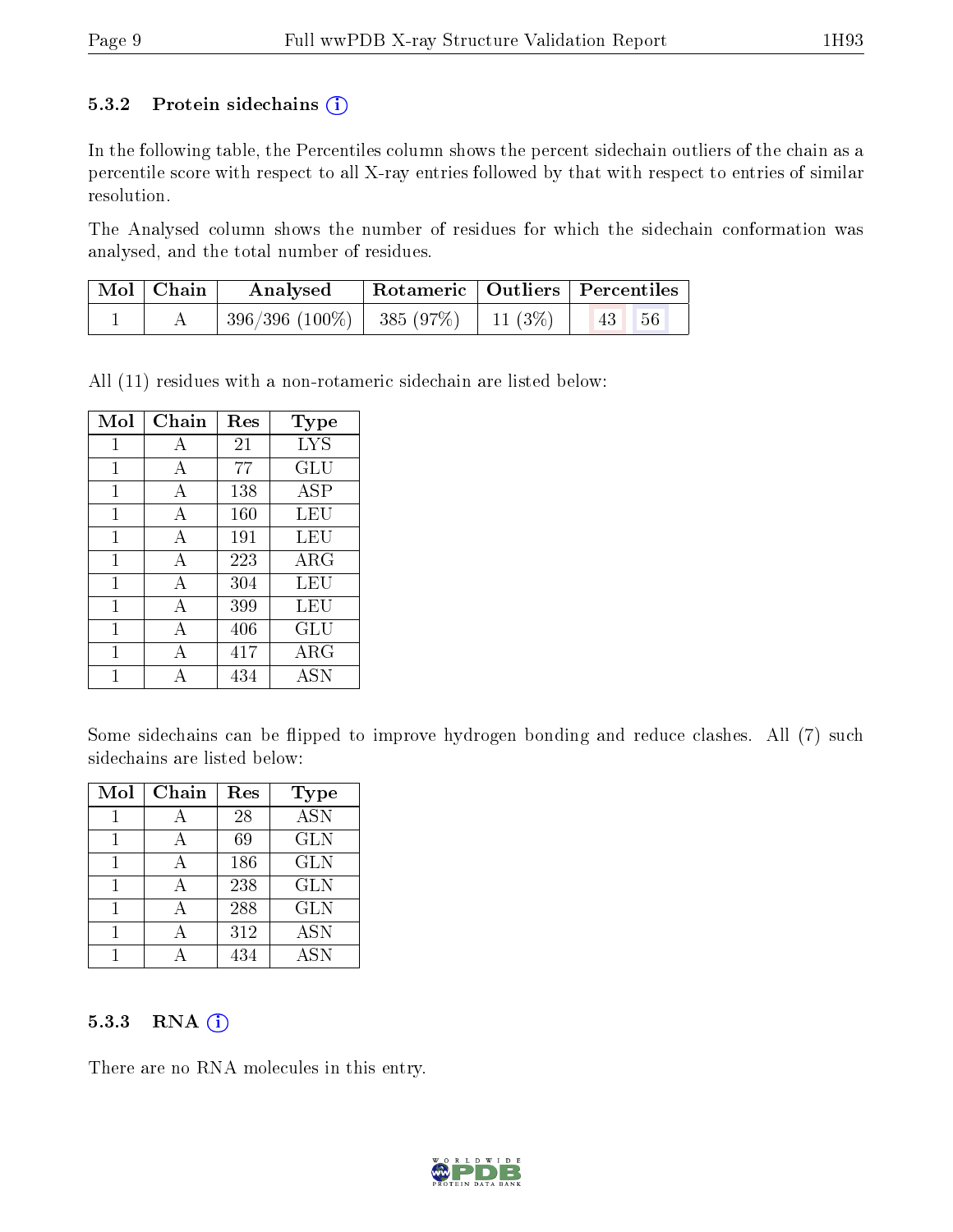#### 5.4 Non-standard residues in protein, DNA, RNA chains (i)

There are no non-standard protein/DNA/RNA residues in this entry.

#### 5.5 Carbohydrates (i)

There are no carbohydrates in this entry.

#### 5.6 Ligand geometry (i)

Of 2 ligands modelled in this entry, 1 is monoatomic - leaving 1 for Mogul analysis.

In the following table, the Counts columns list the number of bonds (or angles) for which Mogul statistics could be retrieved, the number of bonds (or angles) that are observed in the model and the number of bonds (or angles) that are dened in the Chemical Component Dictionary. The Link column lists molecule types, if any, to which the group is linked. The Z score for a bond length (or angle) is the number of standard deviations the observed value is removed from the expected value. A bond length (or angle) with  $|Z| > 2$  is considered an outlier worth inspection. RMSZ is the root-mean-square of all Z scores of the bond lengths (or angles).

| Mol |           | $\perp$ Type $\mid$ Chain $\mid$ Res |     | $\pm$ Link |                    | Bond lengths |             |                | Bond angles    |  |
|-----|-----------|--------------------------------------|-----|------------|--------------------|--------------|-------------|----------------|----------------|--|
|     |           |                                      |     |            | RMSZ  <br>Jounts ' |              | $\# Z  > 2$ | Counts         | RMSZ   $\# Z $ |  |
|     | $\rm GOL$ |                                      | 850 | ↩          | ხ.ხ.ხ              | 0.23         |             | - - -<br>5.5.5 | 0.36           |  |

In the following table, the Chirals column lists the number of chiral outliers, the number of chiral centers analysed, the number of these observed in the model and the number defined in the Chemical Component Dictionary. Similar counts are reported in the Torsion and Rings columns. '-' means no outliers of that kind were identified.

|       |                   |                          | Mol   Type   Chain   Res   Link   Chirals   Torsions   Rings |  |
|-------|-------------------|--------------------------|--------------------------------------------------------------|--|
| ∣ GOL | $\vert 850 \vert$ | <b>Contract Contract</b> | $1\sqrt{2/4/4/4}$                                            |  |

There are no bond length outliers.

There are no bond angle outliers.

There are no chirality outliers.

All (2) torsion outliers are listed below:

| Mol   Chain   Res $\vert$ |     | Type | Atoms         |
|---------------------------|-----|------|---------------|
|                           | 850 | GOL  | O1-C1-C2-C3   |
|                           | 850 | GOL  | $O1-C1-C2-O2$ |

There are no ring outliers.

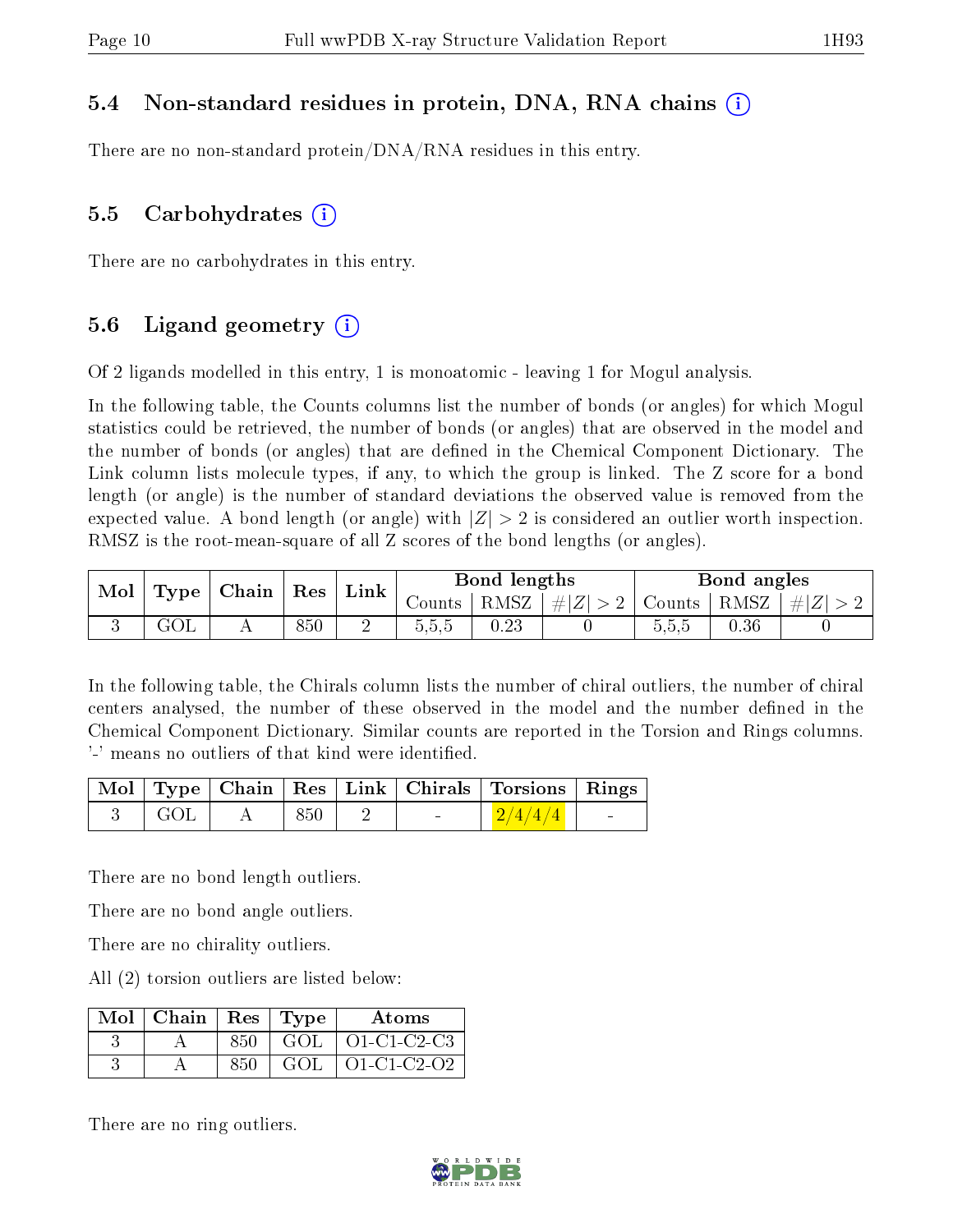1 monomer is involved in 2 short contacts:

|  |           | Mol   Chain   Res   Type   Clashes   Symm-Clashes |
|--|-----------|---------------------------------------------------|
|  | 850   GOL |                                                   |

## 5.7 [O](https://www.wwpdb.org/validation/2017/XrayValidationReportHelp#nonstandard_residues_and_ligands)ther polymers (i)

There are no such residues in this entry.

### 5.8 Polymer linkage issues (i)

There are no chain breaks in this entry.

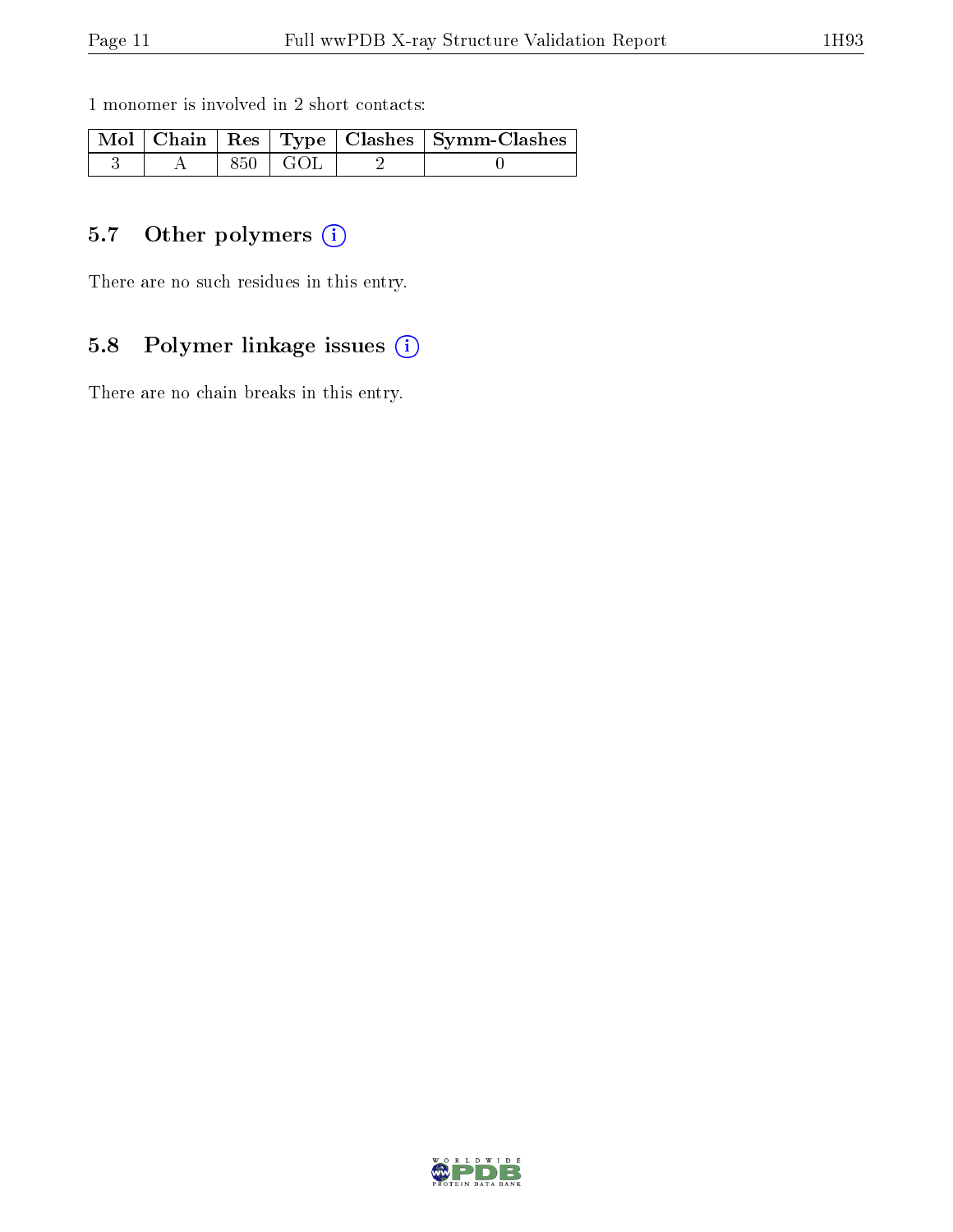## 6 Fit of model and data  $\left( \cdot \right)$

### 6.1 Protein, DNA and RNA chains (i)

In the following table, the column labelled  $#RSRZ>2'$  contains the number (and percentage) of RSRZ outliers, followed by percent RSRZ outliers for the chain as percentile scores relative to all X-ray entries and entries of similar resolution. The OWAB column contains the minimum, median,  $95<sup>th</sup>$  percentile and maximum values of the occupancy-weighted average B-factor per residue. The column labelled  $Q< 0.9$  lists the number of (and percentage) of residues with an average occupancy less than 0.9.

| Mol   Chain | Analysed       | $^{\prime}$ <rsrz></rsrz> | $\#\text{RSRZ}{>}2$ |  | $\vert$ OWAB( $\rm \AA^2)$ $\vert$ Q<0.9 $\vert$ |                                      |  |
|-------------|----------------|---------------------------|---------------------|--|--------------------------------------------------|--------------------------------------|--|
|             | 485/485 (100%) | $-0.03$                   |                     |  |                                                  | 11 (2\%)   60   58     7, 22, 43, 60 |  |

All (11) RSRZ outliers are listed below:

| Mol | Chain        | Res | Type        | <b>RSRZ</b> |
|-----|--------------|-----|-------------|-------------|
| 1   | А            | 223 | $\rm{ARG}$  | 4.4         |
| 1   | A            | 65  | PHE         | 3.0         |
| 1   | A            | 222 | <b>GLU</b>  | 2.8         |
| 1   | A            | 226 | TYR         | 2.8         |
| 1   | A            | 67  | $\rm{ASP}$  | 2.7         |
| 1   | A            | 66  | THR.        | 2.7         |
| 1   | $\mathbf{A}$ | 295 | ALA         | 2.6         |
| 1   | A            | 8   | VAL         | 2.5         |
| 1   | А            | 1   | VAL         | 2.5         |
| 1   | A            | 20  | ${\rm ARG}$ | 2.5         |
|     |              | 138 | ASP         | 2.1         |

### 6.2 Non-standard residues in protein, DNA, RNA chains (i)

There are no non-standard protein/DNA/RNA residues in this entry.

#### 6.3 Carbohydrates (i)

There are no carbohydrates in this entry.

### 6.4 Ligands  $(i)$

In the following table, the Atoms column lists the number of modelled atoms in the group and the number defined in the chemical component dictionary. The B-factors column lists the minimum,